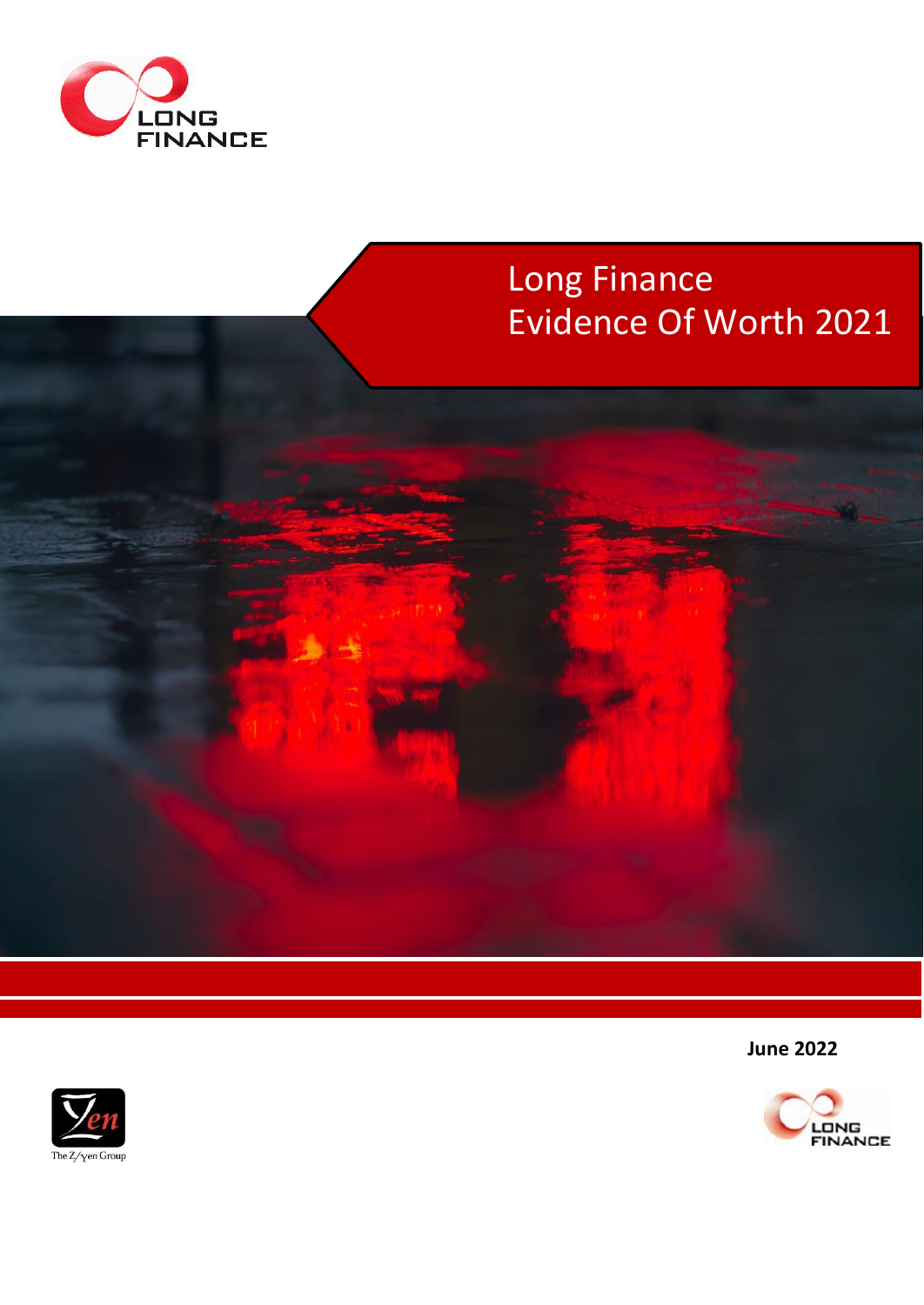



# **Contents**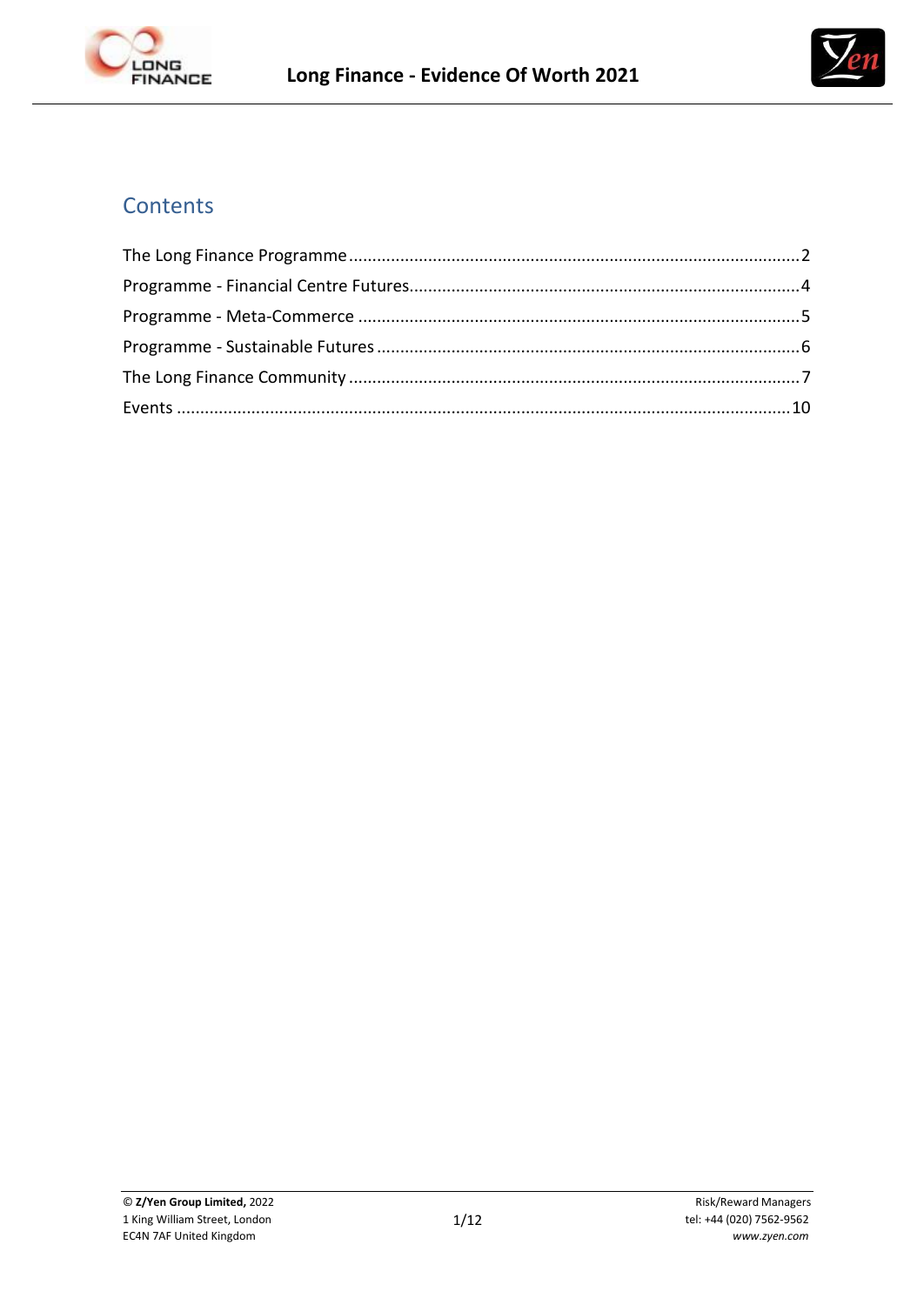

## **The Long Finance Programme**

Long Finance is a community that explores building a sustainable financial system - one which delivers the outcomes mankind needs over the long-term. We operate openly, encourage discourse and debate, and emulate scientific ideals.

The shadow of the pandemic loomed large at the start of 2021 and only began to recede as the year drew to a close. We hope that Long Finance provided a lode stone for our community as they continued to challenge the accepted paradigms of risk and reward.

In order to maximise impact, Long Finance is free to join and resources are free to access. Organisations can also support the work of the Long Finance programme, as well as gaining additional benefits by joining FS Club.

Not-for-profit programmes, such as Long Finance, need to set practical and achievable objectives. There is strong pressure to maximise the impact of limited resources. To satisfy individuals and organisations who donate their time and money to supporting them, they must record and measure results to prove that they are meeting the objectives they have  $set^1$ .

Z/Yen has worked extensively with not-for-profit clients to implement practical approaches to measuring the impact of their work. For the last eight years, we have published an "**[evidence](https://www.longfinance.net/about/evidence-worth/) of worth report"** for our Long Finance programme. This document reviews the achievements of the Long Finance Programme over 2021. We assess the value of the Long Finance programme across the four following 'evidence of worth' outcomes:

- 1. expanding frontiers to mitigate needs;
- 2. changing systems to remove or release needs;
- 3. service delivery to meet needs;
- 4. communitarian to address needs for or through communal activity.



# **2021 In Summary**

<sup>1</sup> Harris I, Mainelli M and O'Callaghan M (2001), "Evidence Of Worth In Not-For-Profit Sector Organisations", Journal of Strategic Change, Volume 11, Number 8, John Wiley & Sons, pages 399-410. [https://www.longfinance.net/publications/professional-articles/evidence-of-worth-in-not-for-profit-sector](https://www.longfinance.net/publications/professional-articles/evidence-of-worth-in-not-for-profit-sector-organisations/)[organisations/](https://www.longfinance.net/publications/professional-articles/evidence-of-worth-in-not-for-profit-sector-organisations/)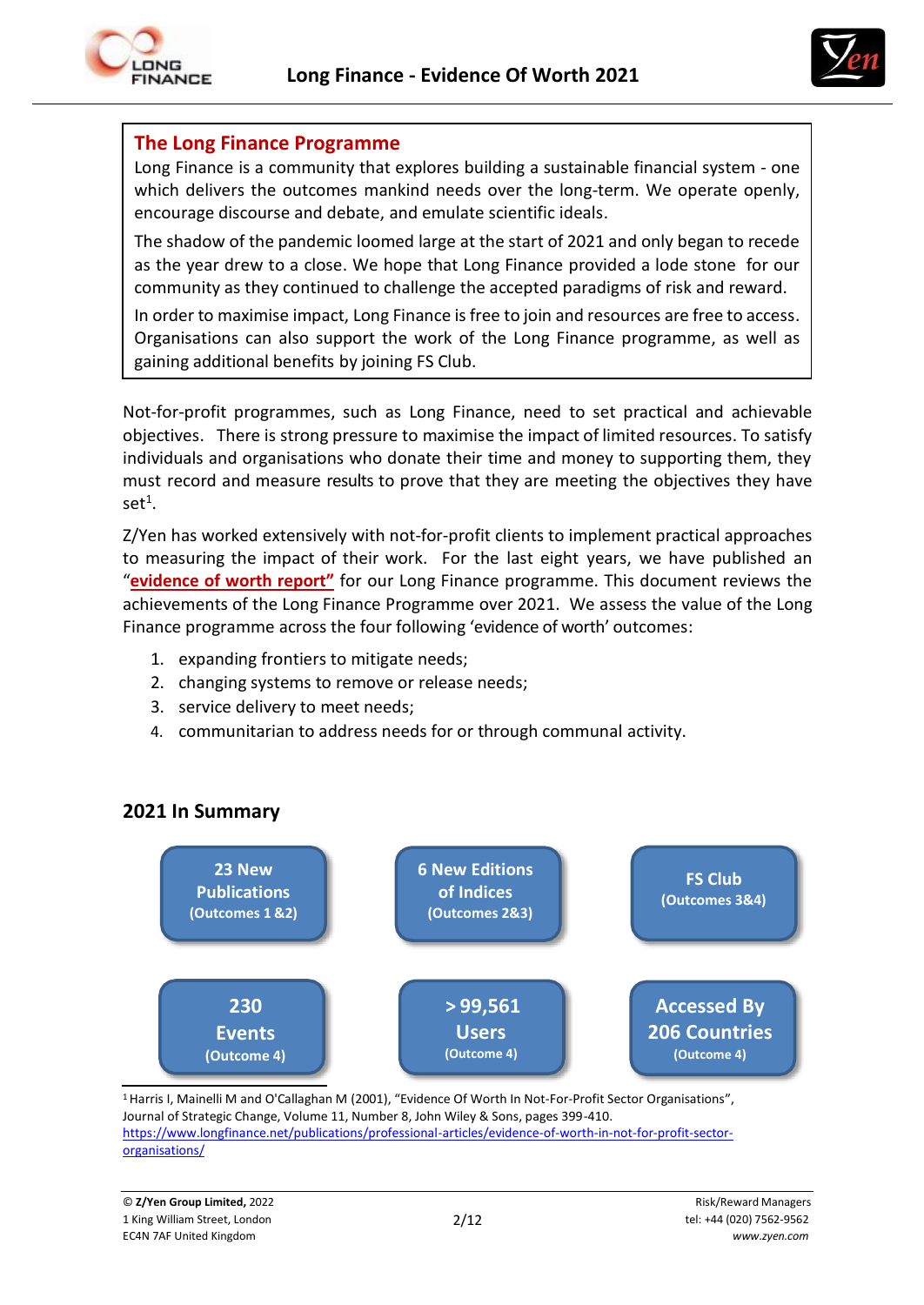



#### **Programme - Financial Centre Futures**

This programme initiates discussion on the changing landscape of global finance, seeking to explore how finance might work in the future. There are two projects in this programme:

- **[The Global Financial Centres Index](https://www.longfinance.net/programmes/financial-centre-futures/global-financial-centres-index/)**
- **[The Smart Centres Index](https://www.longfinance.net/programmes/financial-centre-futures/smart-centres-index/)**



**The Global [Financial](http://www.longfinance.net/programmes/financialcentrefutures/global-financial-centres-index/publications.html) Centres Index** is published twice per year, reaches a global audience and is the subject of significant press coverage including the Financial Times, Wall Street Journal, Financial Express, New York Times, Reuters, Bloomberg, China Daily, Al Jazeera, Soth China Morning Post, Korea JoonAng Daily, Khaleej Times, CNBC, Irish Times, and The Washington Post.

The twenty-nineth and thirtieth editions of the Global Financial Centres Index (GFCI 29 & 30) were published in March and September respectively. GGFI 30 included rankings and ratings for 116 centres. The GFCI is compiled using 146 instrumental factors. These are combined with financial centre assessments provided by respondents to the GFCI online questionnaire. GFCI 30 used 77,391 assessments from 12,862 respondents.

China Development Institute (CDI) in Shenzhen and Z/Yen Partners in London collaborate in producing the GFCI.



**[The Smart Centres Index](https://www.longfinance.net/programmes/financial-centre-futures/smart-centres-index/publications/)** was developed as part of our Distributed Futures programme. It is published twice per year and is an initiative which aims to help investors, governments, and regulators track the attractiveness of technology centres for new technologies and products by measuring how attuned centres and their regulatory systems are to attracting innovation and growth in Science, Technology, Energy Systems, Machine Learning, Distributed Ledgers, and Fintech.

2021 saw the publication of the third and fourth editions of the index in May and November respectively. 131 commercial and financial centres were researched for SCI 4 of which 72 were included in the index. The SCI is compiled using a similar methodology as the GGFI.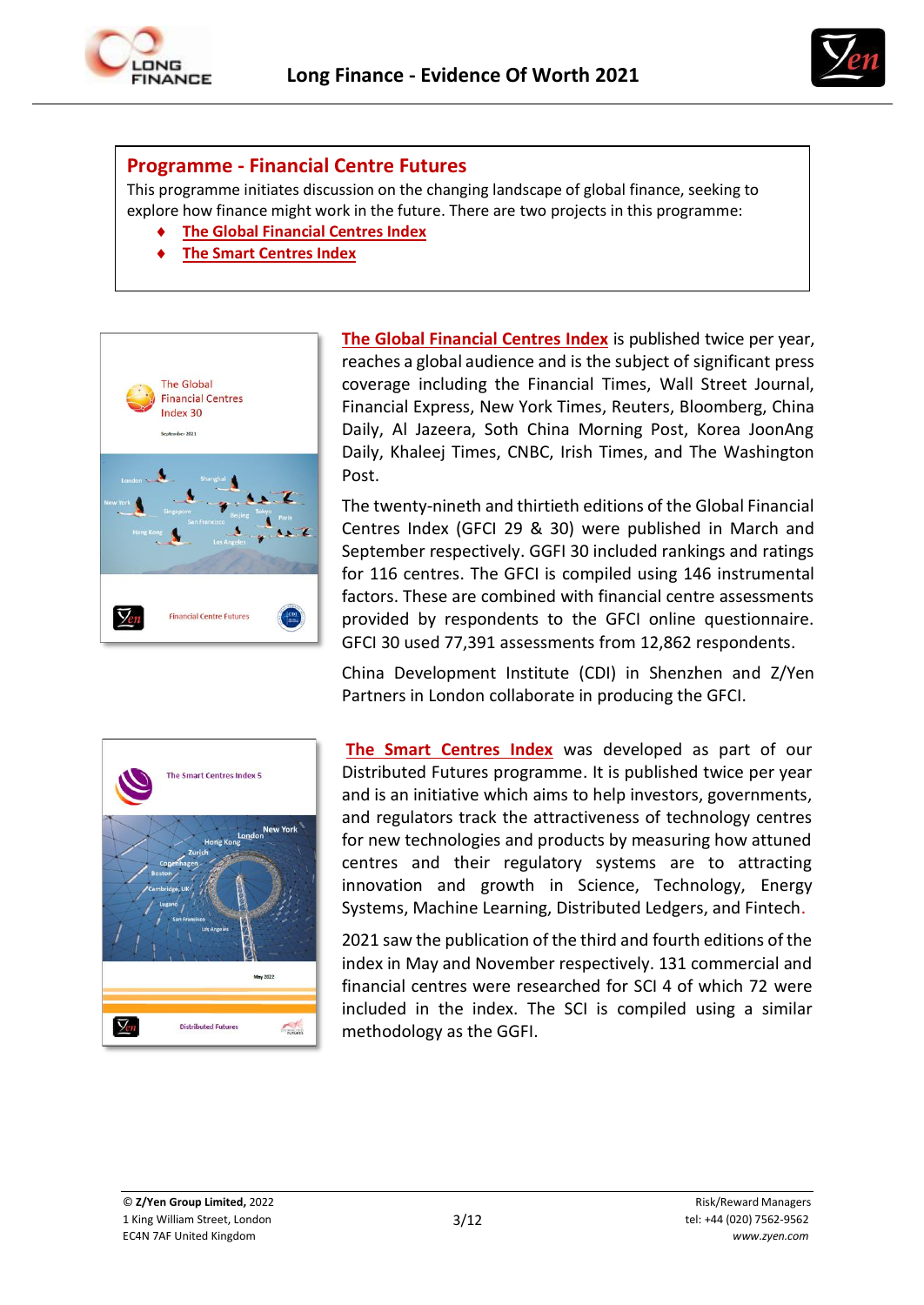



### **Programme - Meta-Commerce**

Meta-Commerce aims to identify and structure the critical questions underlying the longtermviability ofthe financialsystem. Inspired byDavid Hilbert's 23 [questions](http://en.wikipedia.org/wiki/Hilbert%27s_problems) project of 1900, the Meta-Commerce programme brings together financial experts across a range of disciplines, with a view to producing a framework of questions in order to prioritise future research and direct action.

By helping to identify a set of core questions that link economics, finance and society, and that need solving in order to have a working financial system, Meta-Commerce maps the road to Long Finance and contributes to its overarching goals – to *expand frontiers, change systems, deliver services and build communities*.

2021 saw the publication of two reports:



[Privatising Regulation To Enrich Democracy](https://www.longfinance.net/documents/2585/PrivatisingRegJan26_v1.3.pdf) This short paper by Dr Shann Turnbull makes the case for a radical rethink of the way in which financial services could be regulated. Currently regulators are pursuing a "Red Queen" approach to regulation and running ever faster to stay in the same place. Complexity can only be controlled with matching complexity, which is why current models of regulation for the financial services sector are not fit for purpose. However, these problems can be overcome by introducing of polycentric self-governance systems, of the type found in sporting organisations from local to global levels. Using this approach businesses could engage with their stakeholders to become more self-regulating and self-governing. If the UK Government were to develop this approach the UK would become a role model for the world.



Discount [Rates, Defined Benefit Pension Schemes, And Their](https://www.longfinance.net/documents/2605/Discount_rates_v1.3.pdf)  [Sponsors](https://www.longfinance.net/documents/2605/Discount_rates_v1.3.pdf) This paper examines the way that discount rates are used for the evaluation and management of pension schemes. The authors describe the role and function of a discount rate, and critique the methods presently in use for calculating discount rate determination, including those contained in the Occupational Pension Schemes (Scheme Funding) Regulations 2005 (OPS (SF) 2005). They then go on to propose a method of discount rate determination which could be used for establishing the accrued value of the liabilities of the sponsoring employer (the Contractual Accrual Rate (CAR)) which has particular merits for the management of Collective Defined Contribution schemes.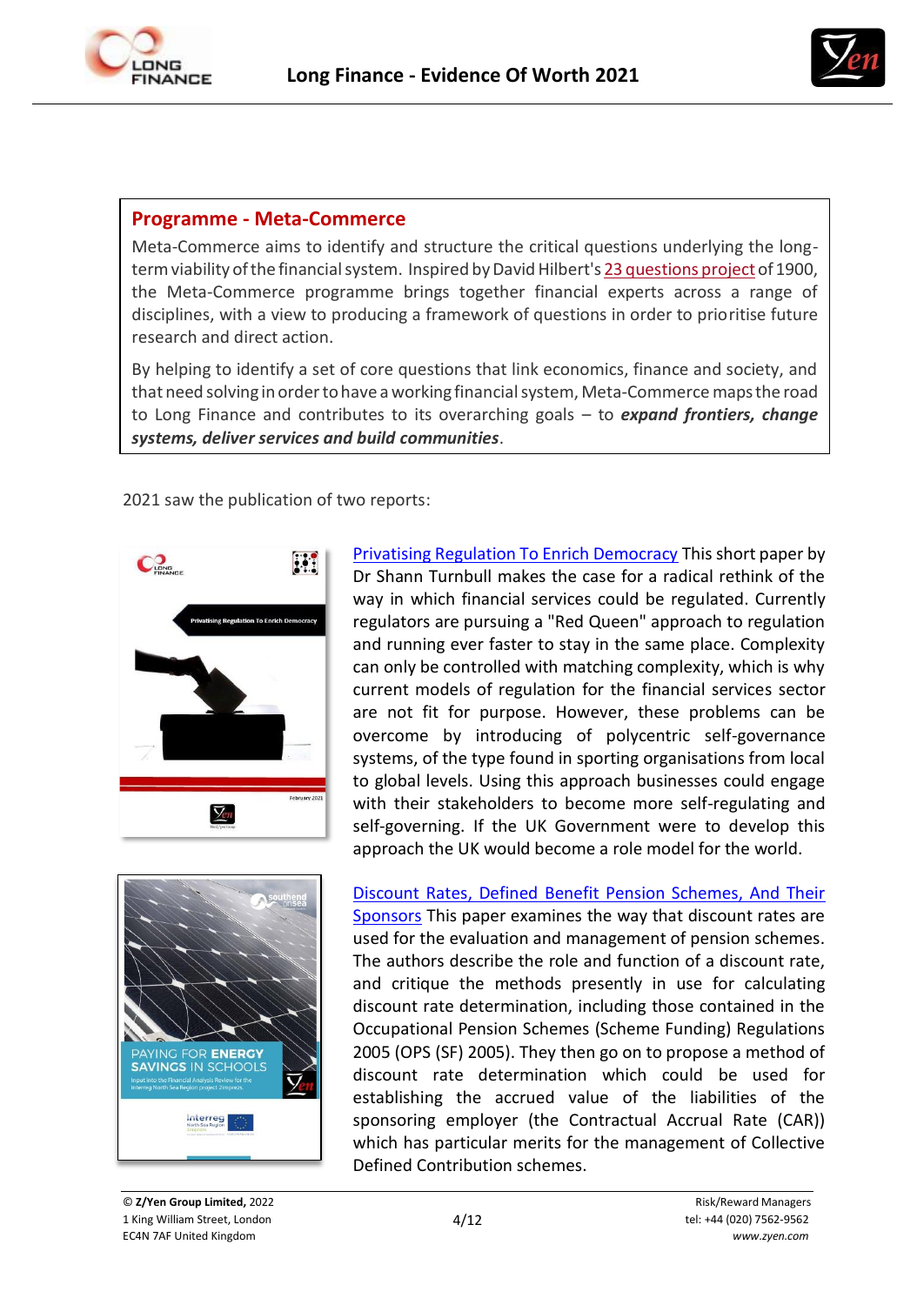



#### **Programme - Sustainable Futures**

Sustainable Futures focuses on ways in which the financial system supports the transition to a sustainable economic model, addressing green finance, and environmental, social and governance systems. There are currently two active projects in this programme:

- **[The Global Green Finance](https://www.longfinance.net/programmes/financial-centre-futures/global-green-finance-index/) Index**
- **[The London](https://www.longfinance.net/programmes/sustainable-futures/london-accord/) Accord**



**The Global Green [Finance](http://www.greenfinanceindex.net/) Index** seeks to measure perceptions of the quality and depth of green financial products across the world's financial centres and to chart the progress of financial centres towards a financial system that delivers sustainable development, and values people and the planet as much as profit. The index is updated and published twice a year. The seventh and eighth editions of the were published in April and October respectively . The eight edition of the index rated and ranked ranked 80 centres and is considered the world's most authoritative measure of the green finance performance of financial centres.

The GGFI was initiated with the assistance of a generous grant from the MAVA [Foundation. T](http://mava-foundation.org/)his grant came to an end in 2020. The GGFI is currently supported by [Z/Yen.](https://www.zyen.com/) A new sponsor, or sponsors, from within the financial services sector would be welcome.

**[The London Accord](https://www.longfinance.net/programmes/sustainable-futures/london-accord/)** is the world's largest open-access library of environmental, social, and governance analytics reports. The reports have been donated by a global community of businesses, academic institutes, governments, think-tanks and NGOs. All reports on this site are available to download in full, for free, under our terms of use.

The London Accord aims to encourage better policy creation by enhancing policy-makers' and academics' access to reports which highlight the role that the financial services industry can play in assisting society on the road to sustainable development.

13 new reports were added to the London Accord over the course of 2021. See table one for details of the most popular London Accord reports.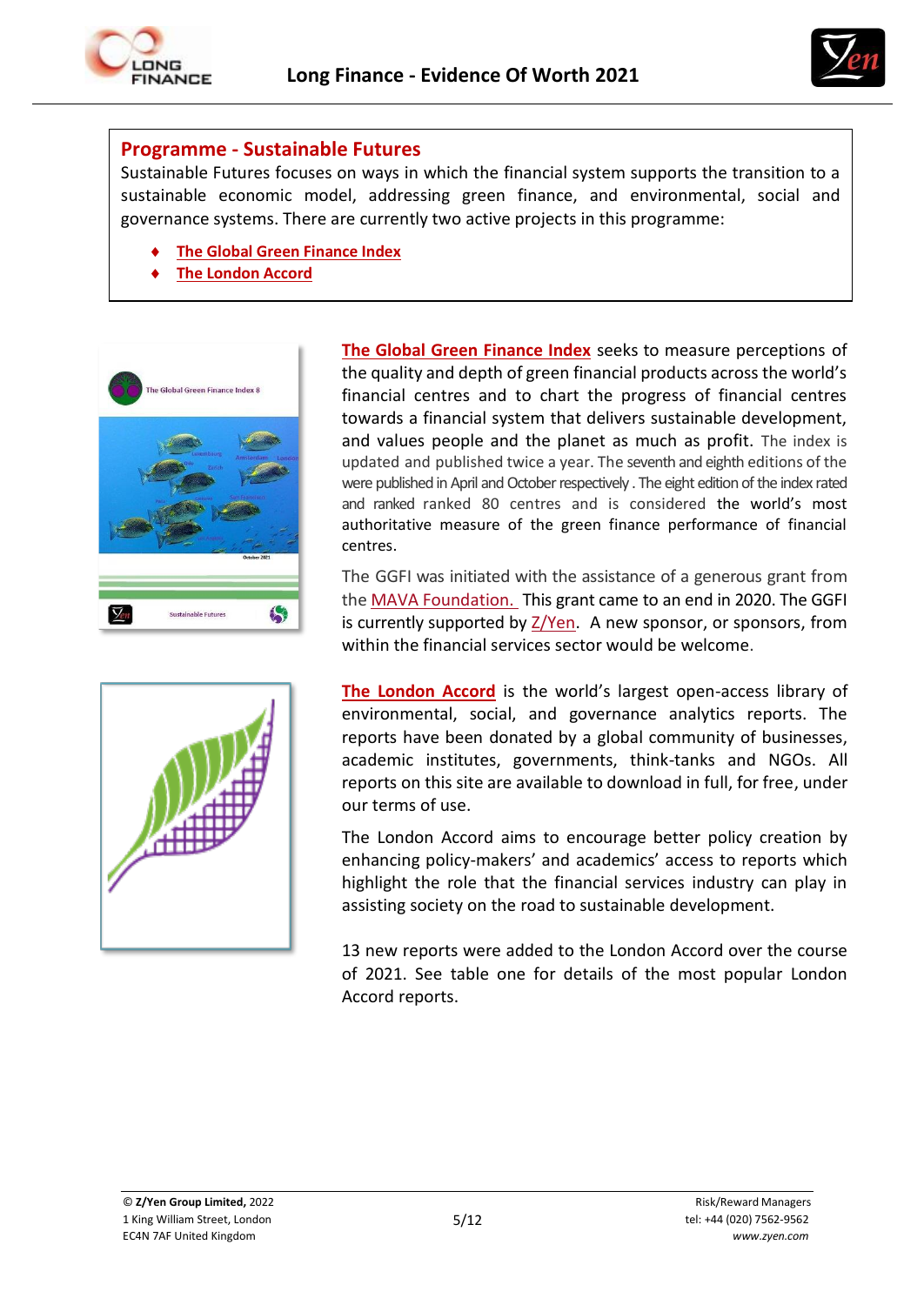



#### **Table 1 - London Accord Downloads**

Of note, is that the long-term value of the London Accord is apparent from the range of publication dates for the top downloads:

| <b>Top 10 Downloads From The London Accord</b>                  |                                                                                        |                              |      |                  |
|-----------------------------------------------------------------|----------------------------------------------------------------------------------------|------------------------------|------|------------------|
| <b>Organisations</b>                                            | <b>Title</b>                                                                           | <b>Categories</b>            | Year | <b>Downloads</b> |
| <b>MSCI</b>                                                     | <b>Volkswagen Downgraded To</b><br><b>CCC</b>                                          | Governance                   | 2015 | 1453             |
| Deutsche Bank                                                   | The Logistics of Supply Chain<br>Alpha                                                 | Other                        | 2015 | 1301             |
| Société Générale;                                               | <b>Green New Deal</b>                                                                  | Environment                  | 2009 | 1112             |
| Kepler Cheuvreux                                                | Tax Me If You Can: Game Over                                                           | Responsible Investing        | 2014 | 908              |
| <b>HSBC Global</b><br>Research                                  | <b>Fragile Planet - Scoring</b><br><b>Climate Risks Around The</b><br>World            | <b>Environment, Cities</b>   | 2018 | 879              |
| Z/Yen                                                           | A Portfolio Approach To<br>Climate Change Investment &<br>Policy                       | Environment                  | 2007 | 830              |
| <b>City of London</b><br>Corporation,<br>Z/Yen Group<br>Limited | <b>Financing Tomorrow's Cities:</b><br>Meta-Analysis                                   | <b>Cities</b>                | 2014 | 806              |
| Lloyd's                                                         | Feast or Famine: Business and<br>Insurance Implications of Food<br>Safety and Security | Society                      | 2013 | 729              |
| <b>Kepler Cheuvreux</b>                                         | Luxury Goods - Sustainability<br><b>Sector Profile</b>                                 | <b>Responsible Investing</b> | 2012 | 719              |
| Kepler Cheuvreux                                                | Utilities vs. Carbon: Phase II                                                         | Environment                  | 2007 | 711              |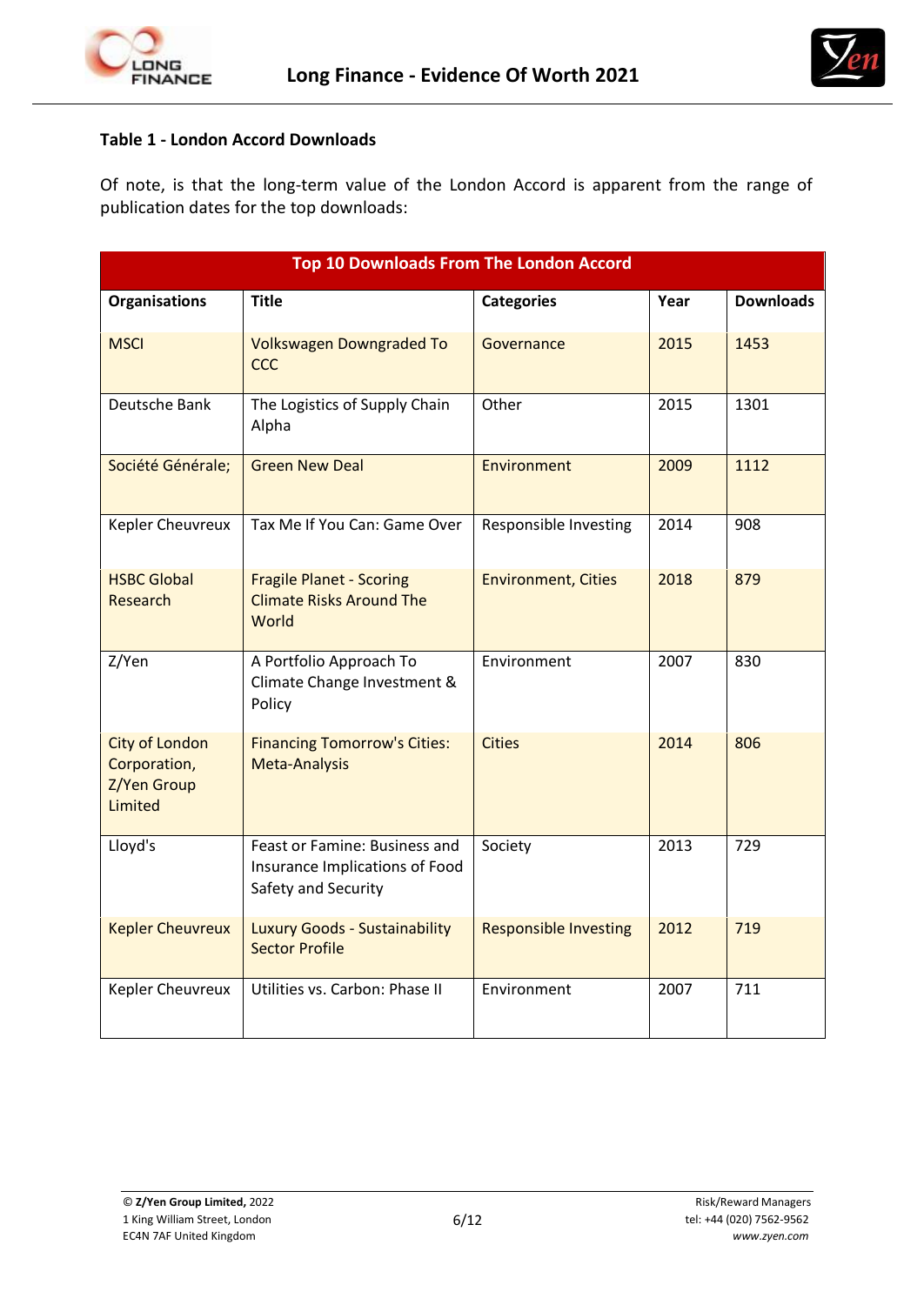



### **The Long Finance Community**

Long Finance seeks to engage our community of financial services professionals, policy makers, academics, and interested lay-people in debate, discussion and interaction. 2021 was a challenging year and we are proud to have provided a strong online channel to allow individuals and organisations to discuss, analyse and debate society's paths to an equitable and sustainable future.

The Long Finance website use has increased substantially from 82,000 in 2020 to almost 100,000 in 2021. This traffic has been driven by the quality of the research available, as well as innovations such as an AI-generated newsfeed focusing on the UN Sustainable Development Goals.

The past year has seen a significant rise in traffic from the UK, the USA, and Asian countries. Details of the country of origin of Long Finance users is contained in Table 2.

| <b>Top 10 Countries</b>             | <b>Users</b> | Percentage Of Total 2021 |
|-------------------------------------|--------------|--------------------------|
| <b>United States</b>                | 15,696       | 15.77%                   |
| China                               | 11,696       | 11.75%                   |
| <b>ext</b><br><b>United Kingdom</b> | 11,225       | 11.27%                   |
| India<br>$\circledast$              | 4,669        | 4.69%                    |
| Hong Kong                           | 3,941        | 3.96%                    |
| South Korea                         | 3,892        | 3.91%                    |
| Japan                               | 3,372        | 3.39%                    |
| Germany                             | 3,057        | 3.07%                    |
| France                              | 2,447        | 2.46%                    |
| Canada                              | 2,342        | 2.35%                    |

#### **Table 2 - The Top 10 Countries Accessing The Long Finance Website 2021**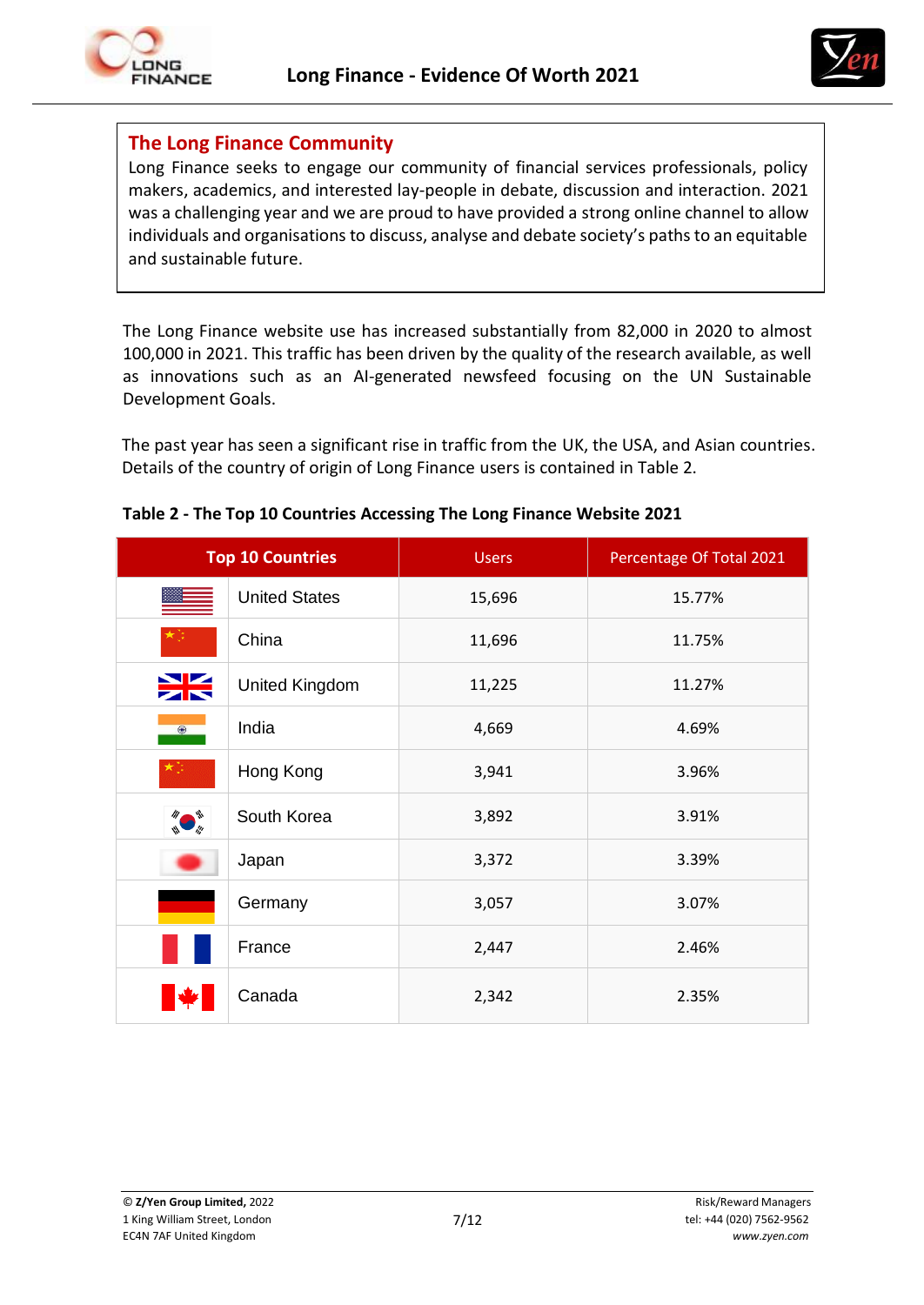



The Long Finance blog [The Pamphleteers a](http://www.longfinance.net/news/long-finance-blogs/the-pamphleteers.html?start=20)ttracted significant attention in 2021. Table 3 shows the top 10 most popular articles submitted by our community members

### **Table 3 - The Pamphleteers 2021**

| <b>Title</b>                                                                                 | <b>Date</b> | <b>Authors</b>                       | <b>Downloads</b> |
|----------------------------------------------------------------------------------------------|-------------|--------------------------------------|------------------|
| Where Did All The Americans<br><b>Workers Go?</b>                                            | 04-Aug-21   | Amit Sharma                          | 2783             |
| <b>Edgy - Central Bank Digital</b><br><b>Currencies Could Cut A Number Of</b><br><b>Ways</b> | 10-Feb-21   | <b>Michael Mainelli</b>              | 2661             |
| RegistryZ To Replace Stock<br>Exchanges?                                                     | 21-Mar-21   | Michael Mainelli                     | 2163             |
| 货币的下一个进化阶段, CBDC?                                                                            | 10-Feb-21   | <b>Michael Mainelli</b>              | 1923             |
| ESG - Fad Or Value Creator?                                                                  | 04-Jun-21   | Gill Ringland and<br>Patricia Lustig | 1744             |
| How To Pay For Going Green - Bill<br><b>Gates &amp; The Green Premium</b>                    | $01-Mar-21$ | John Adams & Bob<br>Colins           | 1610             |
| Foresight In The Time Of Covid-19<br>- How Next?                                             | 26-Jan-21   | Patricia Lustig and Gill<br>Ringland | 1593             |
| <b>The Great Game</b>                                                                        | 19-Apr-21   | Bepi Pezzulli & Amy K<br>Rosenthal   | 1588             |
| A Round Peg In A Square Hole:<br>Untangling The UK Financial Sector<br>From EU law           | 17-May-21   | Bepi Pezzulli                        | 1566             |
| Guns, Germs, And Loans - The<br>Pandemic And Bank Liquidity for<br><b>UK PLC</b>             | 04-Feb-21   | <b>Amit Sharma</b>                   | 1490             |

Long Finance runs two separate Twitter feeds to deliver news and connect to the more than 74,000 individuals in our communities of interest. Table 4 illustrates their themes.

#### **Table 4 - Long Finance Twitter Feeds**

| <b>Twitter Handle</b> | Theme                                                                                                                                  | <b>Followers</b> |
|-----------------------|----------------------------------------------------------------------------------------------------------------------------------------|------------------|
| @ZYen LF              | Social, technical, economic, and political news<br>from around the world on making technology and<br>finance work to social benefit    | 785              |
| @ZYen DF              | The commercial 'Think-Do' Tank that runs the<br>Global Financial Centres Index, Global Green<br>Finance Index, Long Finance, & FS Club | 465              |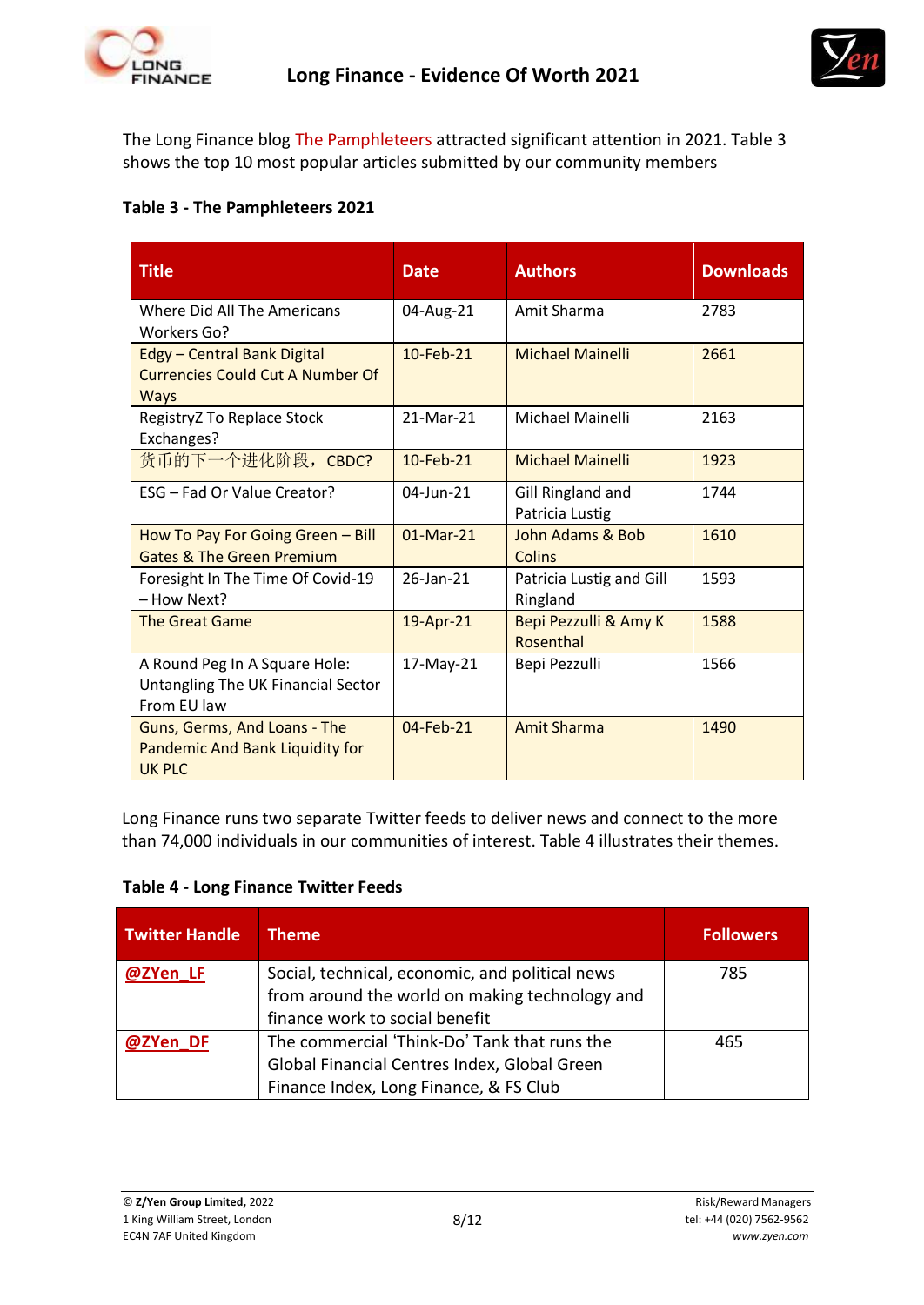



# **Events**

The covid-19 pandemic and bans on international travel meant that Long Finance continued its programme of online events. With the kind permission of FS Club members, Long Finance, threw open the doors to an online programme which enabled anyone to attend over **230 [webinars and debates](https://fsclub.zyen.com/events/)** covering topics as diverse as Artificial Intelligence, High Salinity Agriculture and Employee Share Ownership. All of these were free, and attracted a formidable line up of speakers.

#### **Table 5 - Top 10 Events By Attendance 2021**

| <b>Topic</b>                                                                         | <b>Date</b>  | <b>Attending</b> |
|--------------------------------------------------------------------------------------|--------------|------------------|
| Launch Of Global Financial Centres Index 29                                          | 17-Mar-21    | 315              |
| Sequence Risk: The Biggest Investment Risk<br>You've Never Heard?                    | 17-May-21    | 205              |
| "Life Is Wonderful: Mandela's Unsung Heroes" -<br><b>The Rivonia Tria</b>            | 11-Feb-21    | 166              |
| The Future of Crypto and Digital Assets                                              | 04-Feb-21    | 165              |
| Psychology Of Leading A Hybrid Workforce                                             | 19-Jan-21    | 155              |
| How To Be Happy                                                                      | 05-Mar-21    | 145              |
| <b>Cryptocurrency - The Parallel Financial World</b>                                 | 28-Jul-21    | 133              |
| A Fresh Approach To Risk Management                                                  | 02-Mar-21    | 119              |
| ID, A Digital Identity Service By Mastercard -<br>Your Digital Identity, Your Choice | $13$ -Jan-21 | 101              |
| Brexit: Ending the City's Dominance of<br>European Finance?                          | 04 June 2021 | 99               |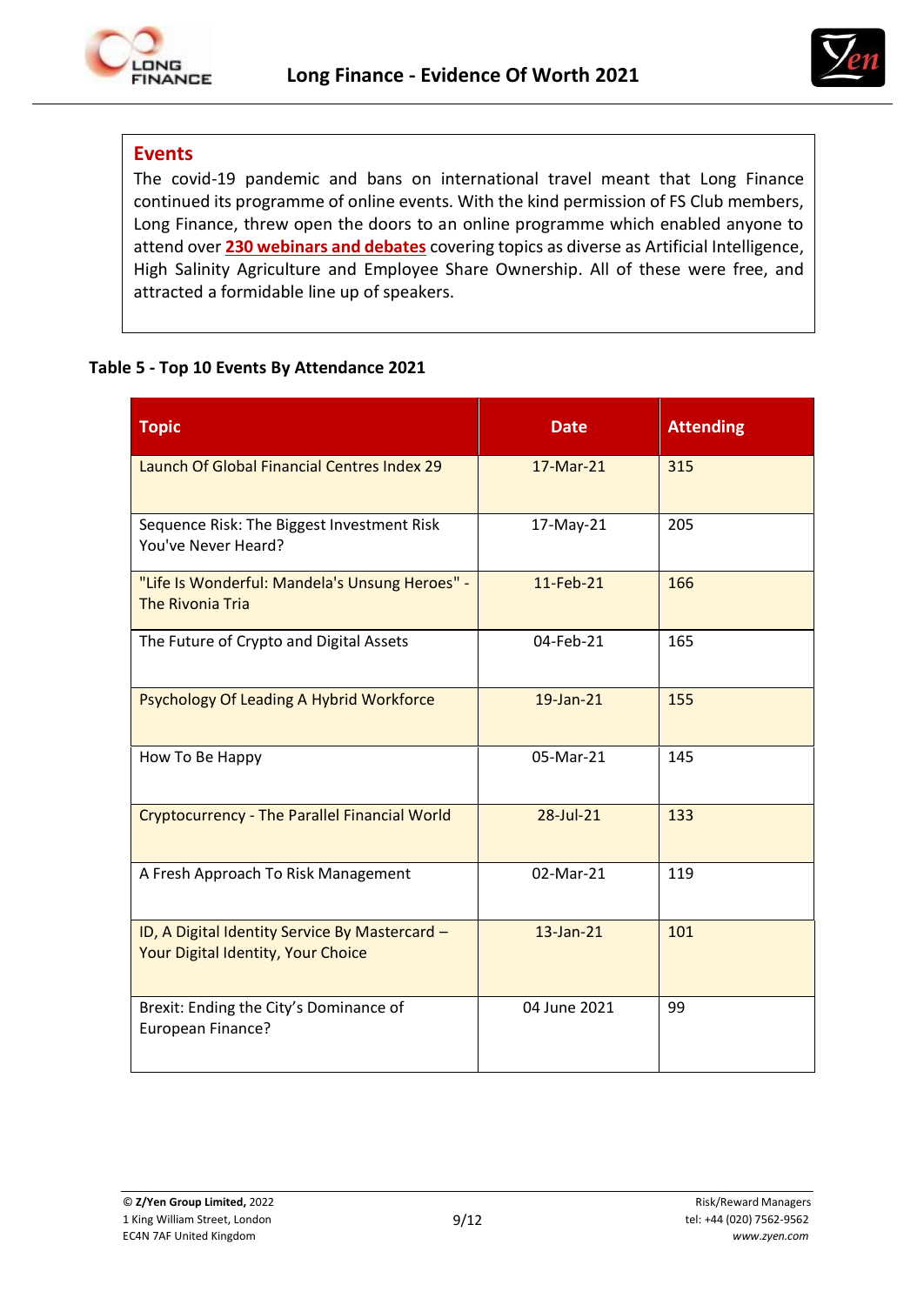



# **Thanking Our Partners**

We would like to express our gratitude to the FS Club Members, The China Development Institute, and Z/Yen Group for their long-standing support.

We would like to thank all the London Accord contributors for sharing research, and members of the Long Finance Advisory Board for their wise guidance. Finally, we would like to thank those in our community who contribute their thoughts and time to the Long Finance events and blogs.